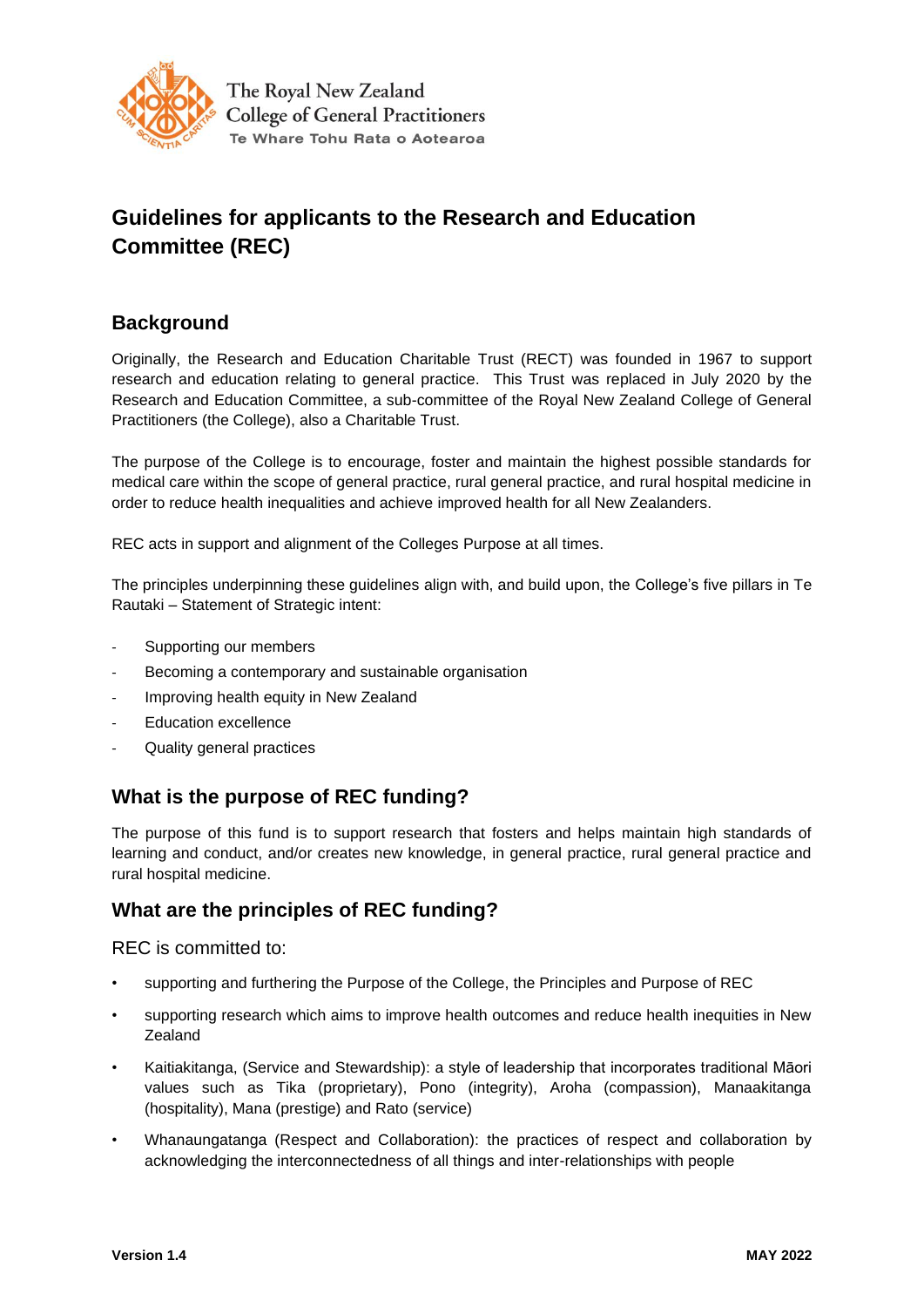- Mana tangata (Diversity and Inclusion): the practises of respect, equity, diversity and inclusion
- Auaha (Innovation and Creativity)
- respecting and implementing the dual heritage of the partners of Te Tiriti o Waitangi (the Treaty of Waitangi)
- maintaining the highest standard of integrity of REC by funding projects that will benefit the science and practice of general practice, rural general practice, and rural hospital medicine in NZ
- supporting emerging and established researchers to undertake research in general practice, rural general practice, and rural hospital medicine and
- fully aligning to the College Strategic Intent, as amended from time to time.

### **What REC funding provides for**

- undertaking research benefiting general practice, rural general practice, and rural hospital medicine in NZ. Such applications are likely to include remuneration for undergraduate summer studentships, remuneration for discreet research assistant tasks, or the completion of incomplete projects, funded by some other institution, where a grant is integral to the success of the study; or
- remuneration of summer studentship interns in general practice, rural general practice, and rural hospital medicine

Each of the following institutions will receive no more than one grant per calendar year: University of Auckland – Auckland; University of Auckland – Waikato; University of Otago – Dunedin; University of Otago – Christchurch; University of Otago - Wellington; or

• providing education benefiting NZ general practice, rural general practice, and rural hospital medicine. Such applications are likely to include a visiting professor undertaking a speaking tour of NZ or an academic exchange; or

• travel;

provided applicants are confirmed to present research results of their projects and must travel to do so, the following will be reimbursed: reasonable accommodation, reasonable transport and necessary transfers. Their research must align with the purpose of the College, the principles and purpose of REC fully aligning to the College Strategic Intent, as amended from time to time.

### **What REC funding does not provide for**

- education fees or usual course costs; or
- loss of income to reimburse for unpaid leave taken to do the research; or
- salaries for principal investigators; or
- additional grants for research, education or travel previously funded by the Committee; or
- attendance at conferences or similar, simply to observe; or
- activities that should rightly be funded elsewhere, for example core College activities or those that should be routinely funded by others such as the Ministry of Health, DHBs or PHOs; or
- continuing professional development activities for College members that can be supported by their Faculty or Chapter funds, for example, attendance at the College Conference or regional CME conferences; or
- applicants representing the College at a conference or event; or
- anyone who has not submitted a formal application.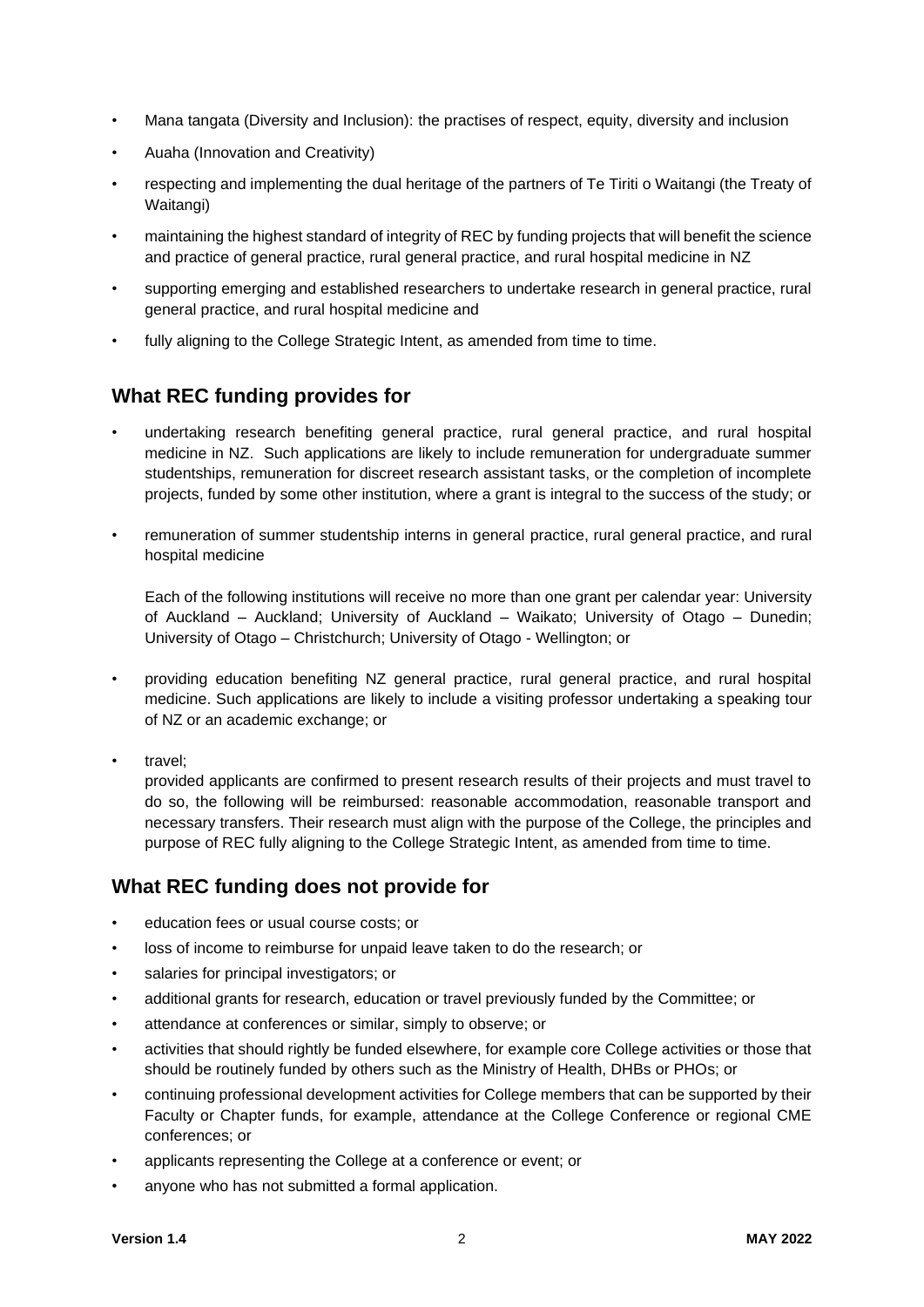## **FREQUENTLY ASKED QUESTIONS**

#### **Who is eligible?**

Funding is available to New Zealand citizens or those who have New Zealand residency. No application will be considered for an applicant who is living outside of New Zealand.

#### **What value can be requested?**

Grant applications are typically in the range of \$5k - \$20k for individual applications. The limit for a single grant allocation will be \$40k and any single grants in excess of \$40k will require RNZCGP Board approval.

Grants will be paid in advance and may awarded in full or partially.

#### **What is the application procedure?**

All applicants must apply using the RNZCGP application form, available **[here](https://rnzcgp.org.nz/gpdocs/new-website/dashboard/resources/REC-Application-form-2020-web.pdf)**. Applications must be submitted by 5pm of the current funding round deadline, published **[here](https://rnzcgp.org.nz/RNZCGP/Dashboard/Member_resources/Research_and_Education_Committee/RNZCGP/Dashboard/Resources/Research_and_Education_Committee.aspx?hkey=1aa4b5f9-f592-4fe8-8348-3964bc37ca0c)**. The application will request and applicants must provide:

- Contact details
- Biographical details
- Previous RECT or REC applications
- Details of research project
- How research will be reported
- The names of two people who support the application *Please note the Committee may contact either of your support people for further information about your research.*
- A declaration of any conflicts of interest

#### **How will my application be selected?**

Applications will be collated on a first-come, first-served basis, and will be considered against the following assessment criteria for suitability.

#### Research and education domains

The research and education domains capture the College's vision for enhancing the science and practice of general practice, rural general practice, and rural hospital medicine. The domains represent high-level aspiration outcomes. Funding applications will be assessed for their ability to strengthen these domains.

- Domain 1: Advancing Māori health
- Domain 2: Achieving health equity
- Domain 3: Enhancing the practice of primary care through scientific discovery.
- Domain 4: Meeting the needs of rural general practice and/or rural hospital medicine.